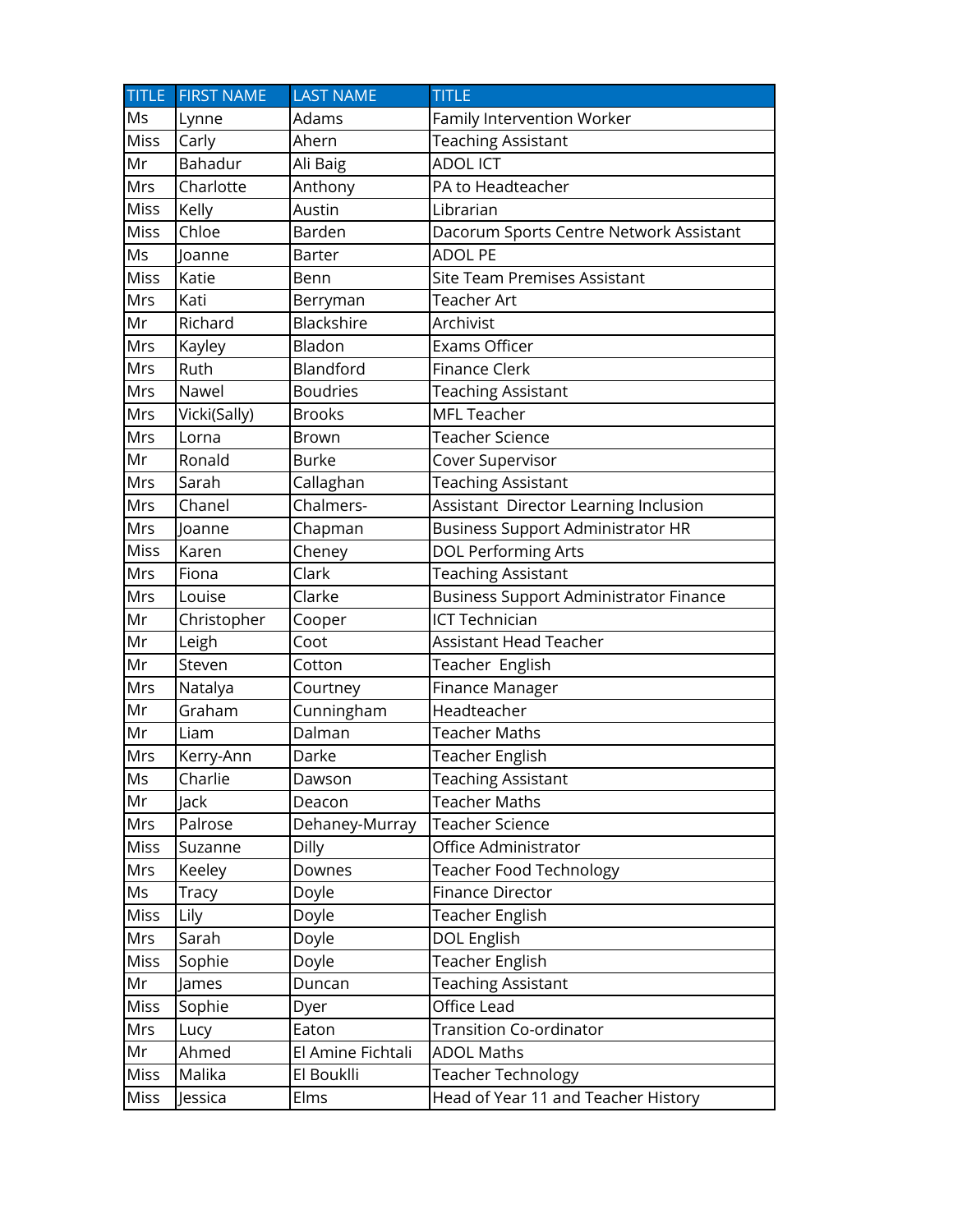|             | TITLE FIRST NAME | <b>LAST NAME</b> | <b>TITLE</b>                         |
|-------------|------------------|------------------|--------------------------------------|
| Miss        | Sarah            | Embrey           | Deputy Head                          |
| Miss        | Lucy             | Eyles            | Office Administrator                 |
| Mrs         | Sarah            | Ferris           | <b>Teaching Assistant</b>            |
| Miss        | Molly            | Fielding         | <b>Teacher PE</b>                    |
| Mr          | James            | Gavigan          | Teacher/Lead Practitioner History    |
| Mrs         | Carol            | Gelsomino        | <b>Teacher MFL</b>                   |
| Mr          | David            | Gilder           | <b>Teacher PE and Business</b>       |
| <b>Miss</b> | Clare            | Goates           | Technician - Art                     |
| Mrs         | Maria            | Gutteridge       | <b>Teaching Assistant</b>            |
| Mr          | Mohammed         | Haddouch         | <b>Teacher Maths</b>                 |
| Miss        | Amy              | Hales            | <b>Teaching Assistant</b>            |
| Mrs         | Lee              | Harley           | Teacher Science                      |
| Mrs         | Sarah            | <b>Harris</b>    | <b>DOL Vocational Education</b>      |
| Miss        | Diane            | <b>Harris</b>    | <b>Teaching Assistant</b>            |
| Miss        | Victoria         | Harrison         | DOL Psychology Sociology (mat cover) |
| Miss        | Rachel           | Hartley          | Teaching Assistant                   |
| Miss        | Felicia          | Herrero-Berry    | Teacher MFL                          |
| Mrs         | Claire           | Heward           | Teacher - Head of Sixth Form         |
| Miss        | Carla            | Hewitt           | Finance Administrator                |
| Mrs         | Carol (Callie)   | Hewitt           | Teacher Child Development            |
| Mrs         | Rebecca          | Hill             | Head of Year 7 and Teacher PE        |
| Mrs         | Lesley           | Hodgkinson       | Teacher                              |
| Ms          | Stephanie        | Hodgson          | Teacher MFL                          |
| Mrs         | Emma             | Hollis           | Teacher Science                      |
| Mrs         | Camilla          | Howie            | Teacher Science                      |
| Mrs         | Patricia         | Hoque            | DOL Psychology Sociology             |
| Mrs         | Anita            | Hughes           | Teacher                              |
| Miss        | Anne             | Jarman           | Pastoral Manager                     |
| Mr          | Steve            | Jay              | Premises                             |
| Mr          | Daniel           | Jennings         | Teacher PE                           |
| Mr          | Oliver           | Johnson          | Behaviour Manager                    |
| Mr          | Michael          | Jones            | DOL PE                               |
| Miss        | Mahima           | Karim            | <b>Teaching Assistant</b>            |
| Mrs         | Sharon           | Keet             | <b>DOL Maths</b>                     |
| Miss        | Charlotte        | Keith            | <b>DOL History</b>                   |
| Ms          | Rosemary         | Kelly            | Teacher MFL                          |
| Mrs         | Sharon           | Kingham          | Teacher English                      |
| Mrs         | Gunes            | Koseoglu         | <b>Teaching Assistant</b>            |
| Mr          | David            | Lawrence         | Assistant Head Teacher/Teacher Maths |
| Mrs         | Theresa          | Lecart           | Technician - Science                 |
| Miss        | Victoria         | Lee              | Reprographics Assistant              |
| <b>Miss</b> | Kate             | Levesley         | Head of Year 8/Teacher Art           |
| Miss        | Kara             | Lilley           | DOL Geography                        |
| Mr          | Adam             | Lipinski         | Teacher - Maths                      |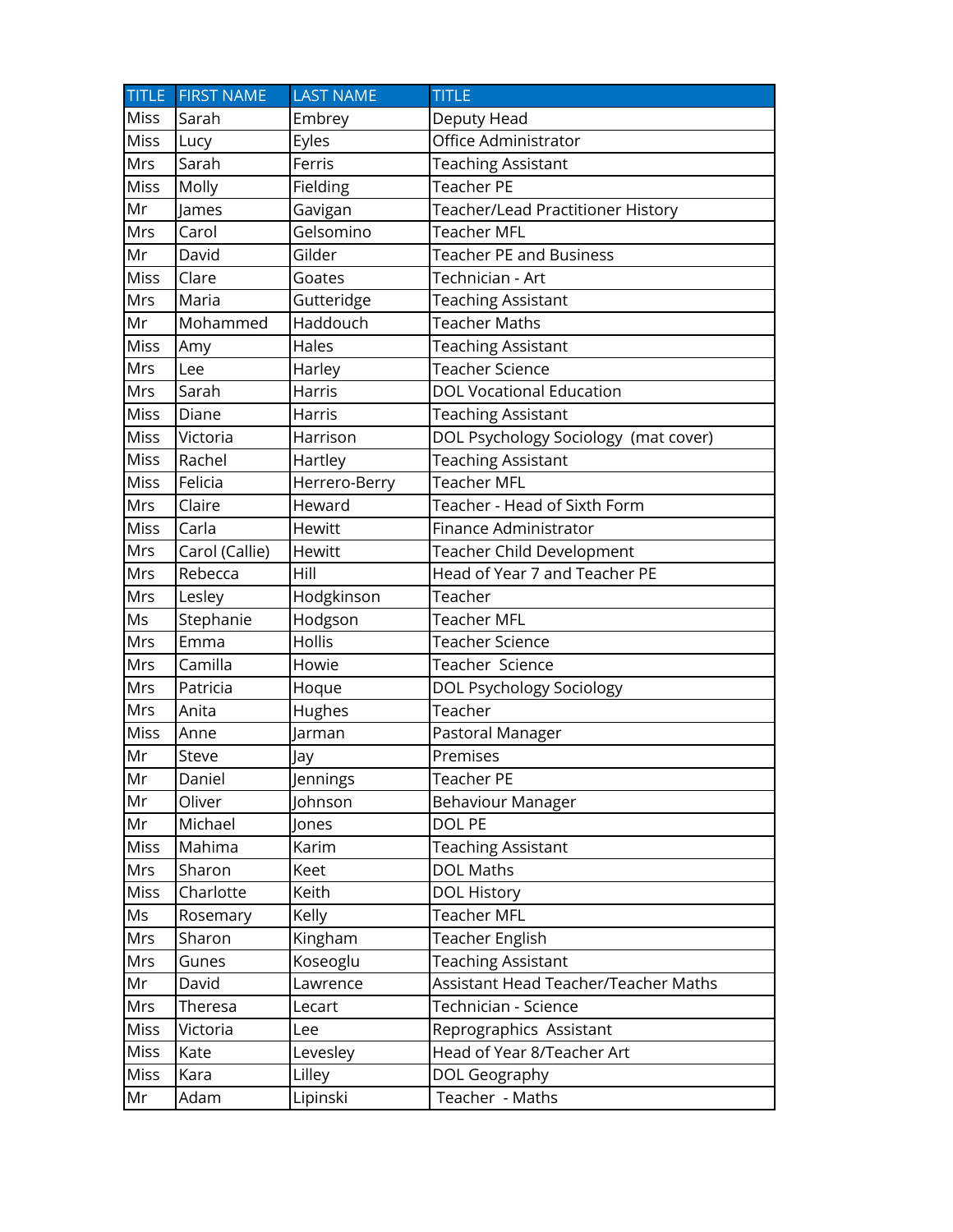| <b>TITLE</b> | <b>FIRST NAME</b> | <b>LAST NAME</b> | <b>TITLE</b>                                |
|--------------|-------------------|------------------|---------------------------------------------|
| Mr           | lan               | Loffler          | Teacher Maths                               |
| Mrs          | Roseanne          | Lovegrove        | Attendance Officer                          |
| Mr           | Martin            | Macdonald        | Teacher/Lead Practitioner - Geography       |
| Mr           | Stewart           | Mackenzie        | Site Team Operative                         |
| Mrs          | Donna             | Marston          | Data Manager                                |
| Mrs          | Judith            | Martin           | Pastoral Manager                            |
| Mr           | Stephen           | May              | Alternative Provision Manager               |
| Ms           | Clare             | McCawley         | School Sports Partnership Manager           |
| Mrs          | Geraldine         | McDonnell        | Counsellor                                  |
| Mrs          | Amanda            | McEvoy           | <b>ADOL English</b>                         |
| Mrs          | Kathryn           | McKerrell        | DOL ICT and Computing                       |
| Mr           | Samuel            | Mosima           | <b>ADOL ICT and Computing</b>               |
| Mr           | Neil              | Munday           | <b>Teacher Science</b>                      |
| Mrs          | Kay               | Munjic           | Sixth Form Manager                          |
| Mr           | Raymond           | Muskett          | <b>Assistant Head Teacher</b>               |
| Mr           | Manoj             | Nair             | <b>ADOL Performing Arts</b>                 |
| Miss         | Fiona             | Neilan           | Head of Year 9 and Teacher Science          |
| Mr           | Henry             | O'Brien          | <b>Teacher Maths</b>                        |
| Miss         | Ophelie           | O'Hanlon         | <b>Teacher MFL</b>                          |
| Mr           | Mark              | Oliver-Singleton | <b>DOL Science</b>                          |
| Mrs          | Reena             | Panchal          | <b>Teacher Maths</b>                        |
| Miss         | Emily             | Parker           | <b>Teaching Assistant</b>                   |
| Mrs          | Danielle          | Parrish          | Data/Exams Assistant                        |
| Ms           | Laura             | Passmore         | <b>Teacher Social Science</b>               |
| <b>Miss</b>  | Gita              | Patel            | Work Related Learning Co-Ordinator          |
| Mr           | Matthew           | Pearce           | Teacher ICT                                 |
| Miss         | Catherine         | Pennington       | <b>ADOL Science</b>                         |
| Mr           | Daniel            | Pischedda        | Teacher Geography                           |
| <b>Miss</b>  | Hollie            | Plumb            | Head of Year 10 and Teacher Performing Arts |
| Mrs          | Shelagh           | Price            | Cover Supervisor                            |
| Mrs          | Mary              | Quinn            | Pastoral Manager                            |
| Dr           | Amanda            | Quinn            | <b>Teaching Assistant</b>                   |
| Mr           | Jonathan          | Rabey            | <b>Teachers Economics</b>                   |
| <b>Miss</b>  | Amy               | Rabjohn          | DOL Psychology                              |
| Mr           | Sohail            | Rahman Blake     | Teacher Drama                               |
| Mr           | Peter             | Ratcliffe        | Assistant Head Teacher/Teacher English      |
| Mr           | Shakeel           | Rathore          | DOL Technology                              |
| Miss         | Alia              | Razaq            | <b>Teacher Maths</b>                        |
| Mrs          | Karen             | Read             | <b>Teacher English</b>                      |
| Miss         | Victoria          | Rist             | Higher Level Teaching Assistant             |
| Mrs          | Jodi              | Rogers           | Pastoral Manager                            |
| Miss         | Abigail           | Rosenthal        | <b>ADOL Social Science</b>                  |
| Mrs          | Elizabeth         | Rudling          | Teacher English                             |
| Mrs          | Amanda            | Rush             | Technician - Food Technology                |